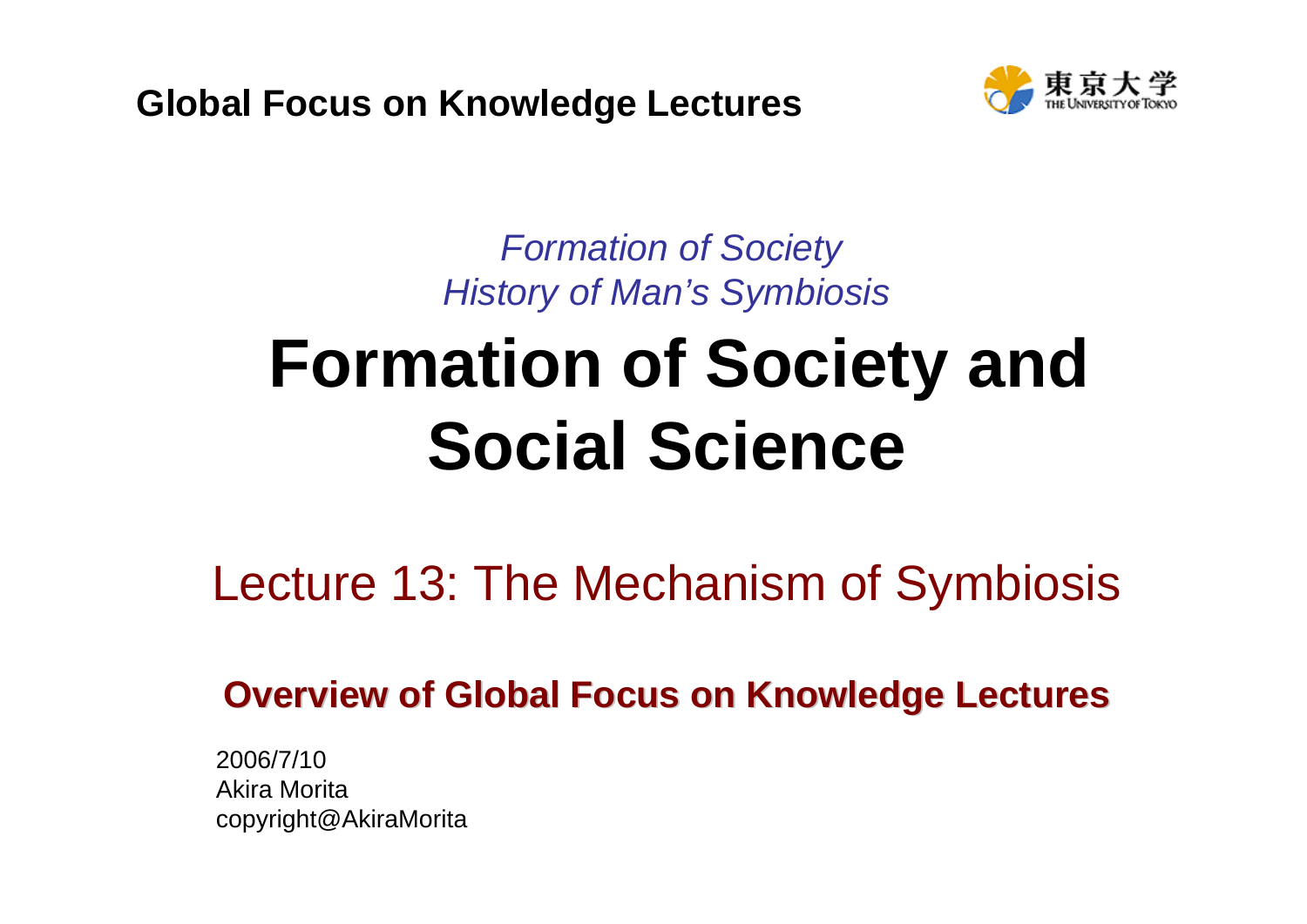

# **Contents**

- 1. Overview of Global Focus on Knowledge **Lectures**
- 2. What is "Coexistence"? "Symbiosis"?
- 3. How a Community Develops
- 4. Governance and Power
- 5. Nation and International Society
- 6. Why Study Social Science?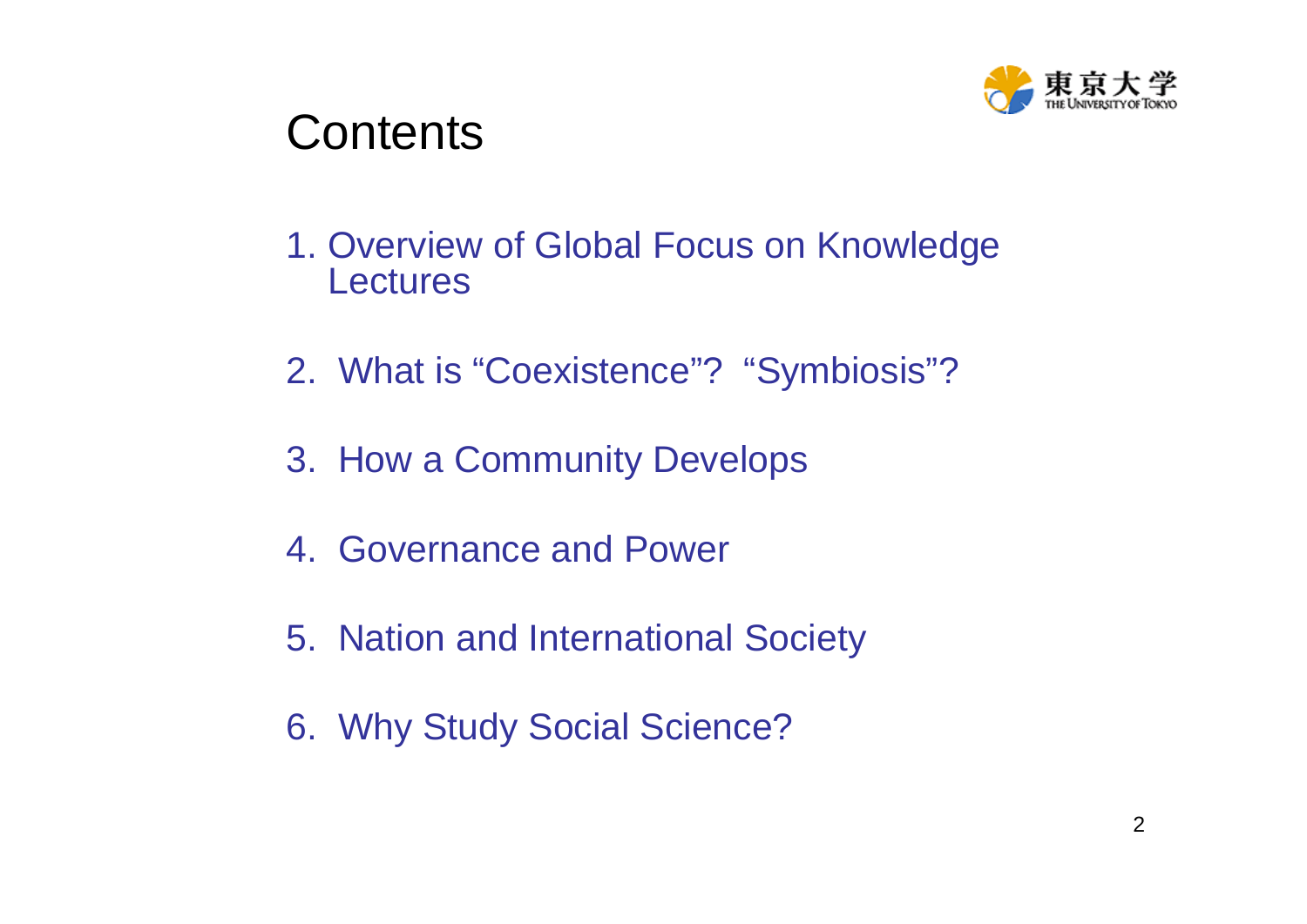1. Overview of Global Focus on Knowledge Lectures ・*Politics*Dr. Sasaki "On the Ecology of Power and Freedom" *Economics*Dr. Hara "Economics of the Asian World─Past and Present ─"*International Relations*Dr. Tanaka "Is the World System a Society?"

・In pursuit of the public good in society- What is considered public?

---*from a standpoint of administration science*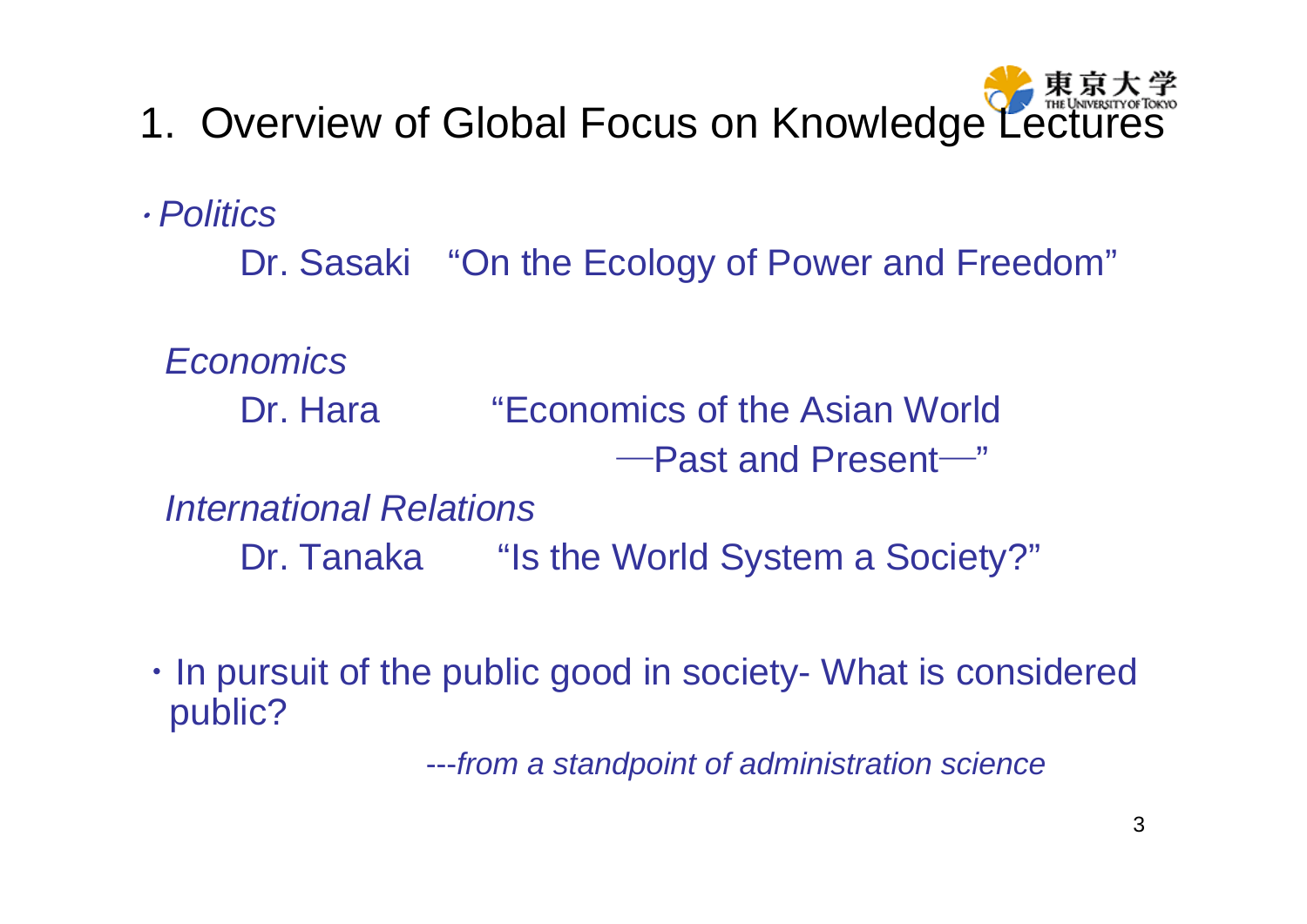

# 2. What is "Coexistence"? "Symbiosis"?

- • Man can not live alone!
	- $\rightarrow$  Man's need for symbiosis and coexistence = Community
	- $\rightarrow$  Conflict  $\cdot$  Dispute
	- $\rightarrow$  How to coexist: the techniques **talking**
		- → *cussing*

→ *beating*  → *killing*

- • **Formation of "Order" = Control**
	- Power (governmental authority)
	- **Market**
- • **Boundaries of a community**
	- $\mathcal{L}^{\text{max}}_{\text{max}}$  and  $\mathcal{L}^{\text{max}}_{\text{max}}$  and  $\mathcal{L}^{\text{max}}_{\text{max}}$  and  $\mathcal{L}^{\text{max}}_{\text{max}}$ Order within the community / Coexistence with the outside world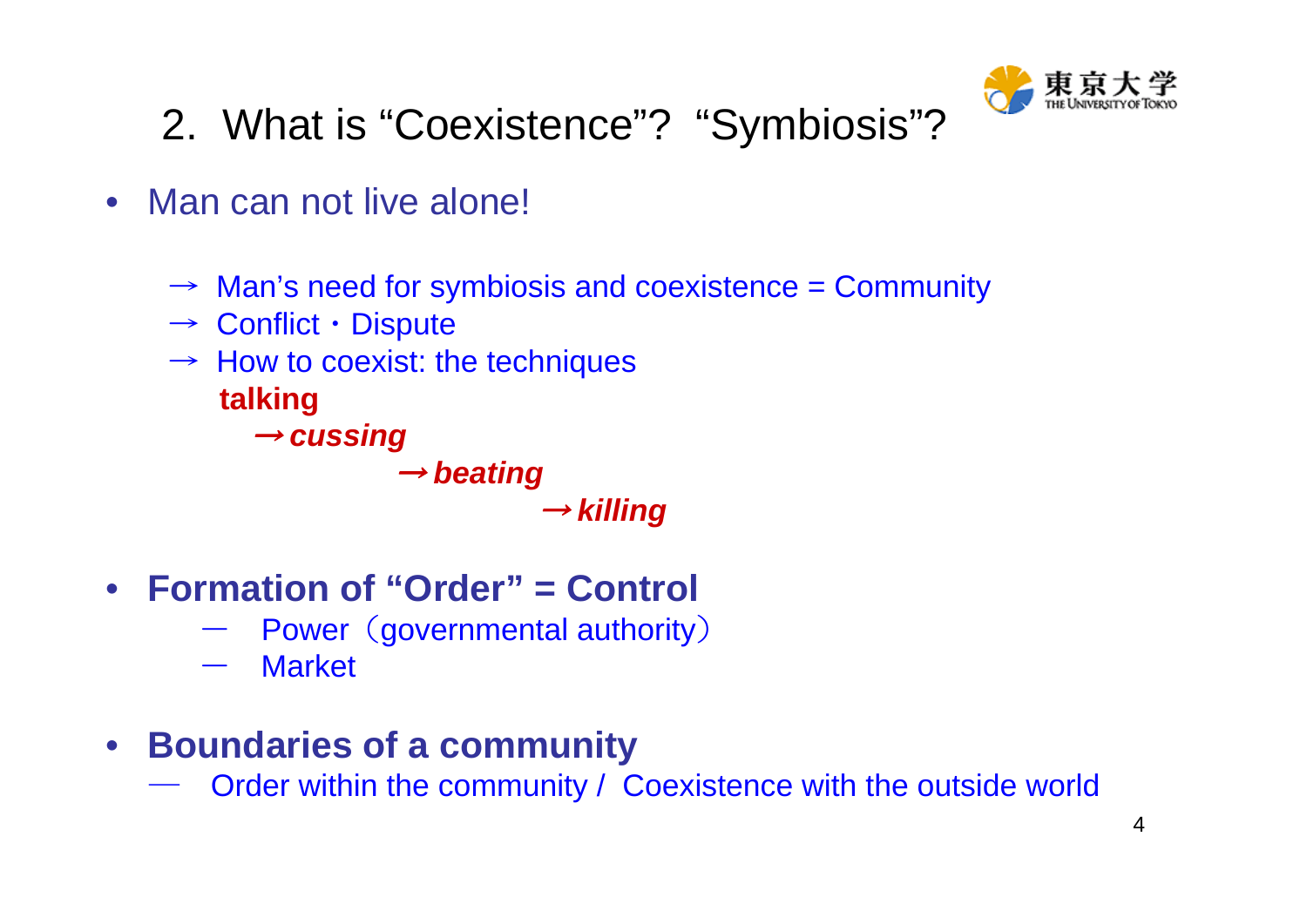# 3. How a Community Develops ~Part 1~

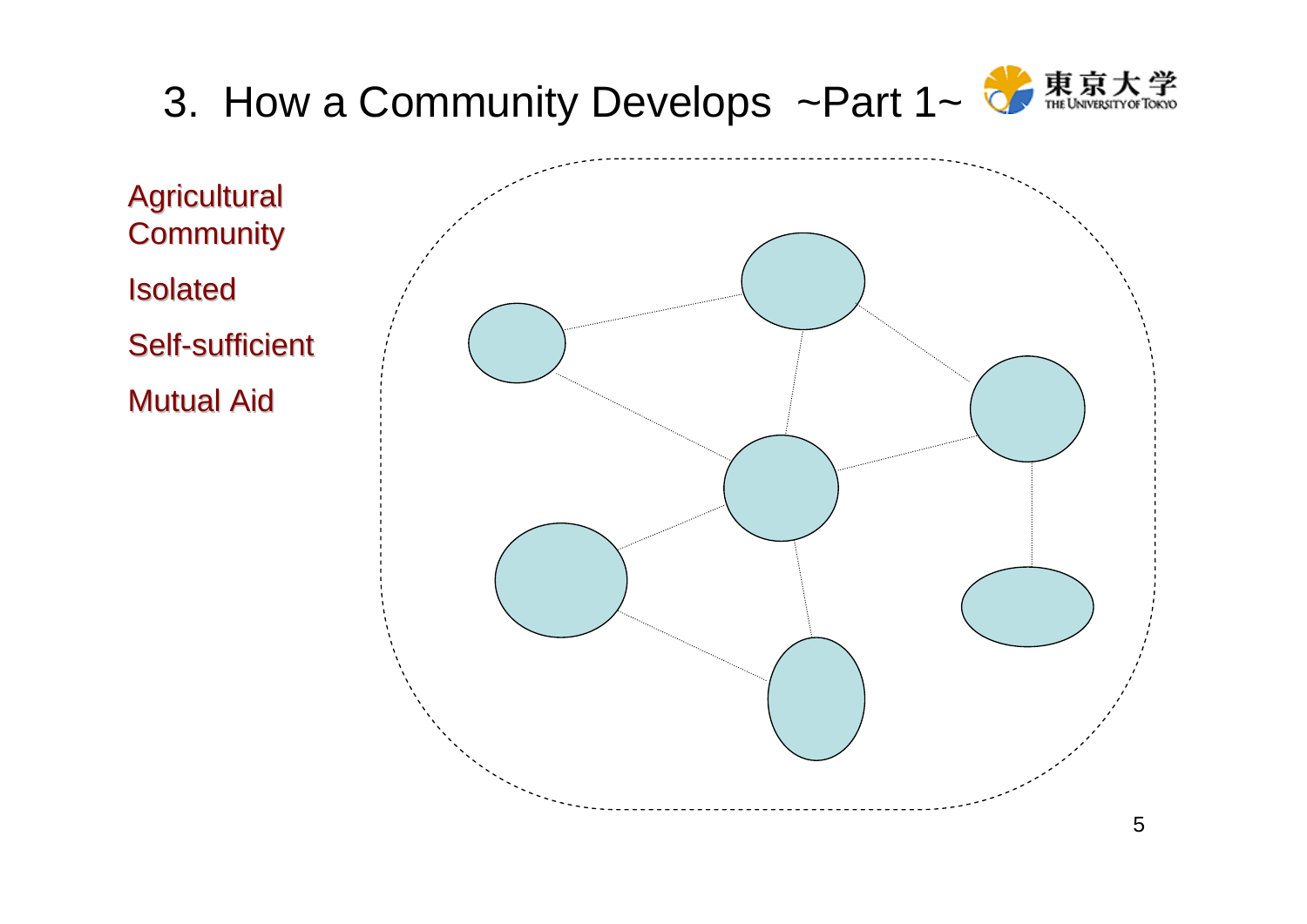#### 東京 3. How a Community Develops ~Part 2~9

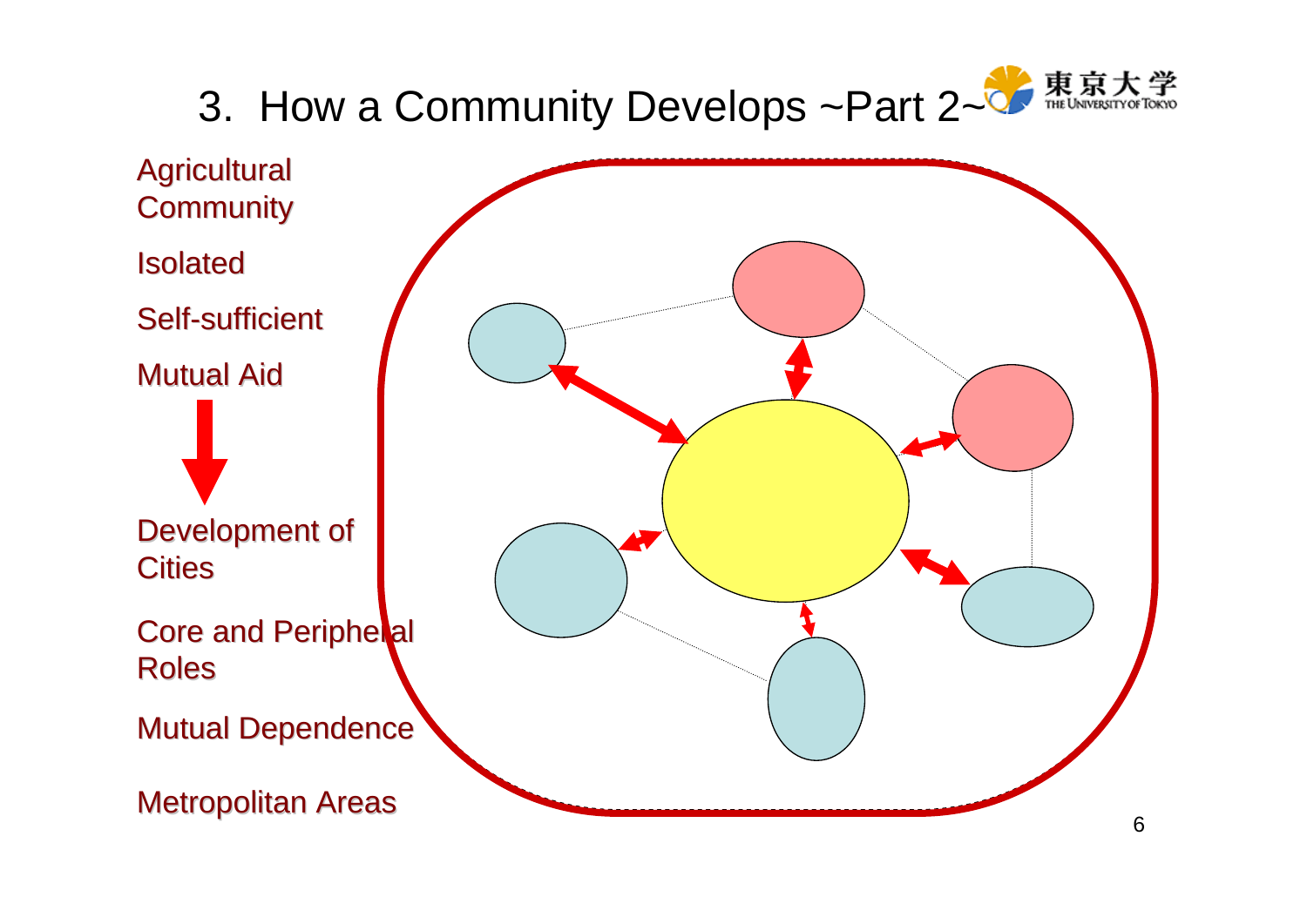

## 3. How a Community Develops ~Part 3~

#### *Problems in the Cities*

- $\bullet$ Industrialization  $\rightarrow$  How to differentiate residential from industrial districts
- $\bullet$ Public Hygiene – Waterworks · Sewerage
- $\bullet$ Urban Development — Housing · Disaster Prevention
- $\bullet$ Traf fic・Telecommunications ─Transportation
- $\bullet$ Education・Social Welfare
- $\bullet$ Environment・Waste Disposal
- $\bullet$ Public Security

 $\rightarrow$  Governmental Authority and Regulations  $\cdot$  Public Services (public property) · Government (administrative organs)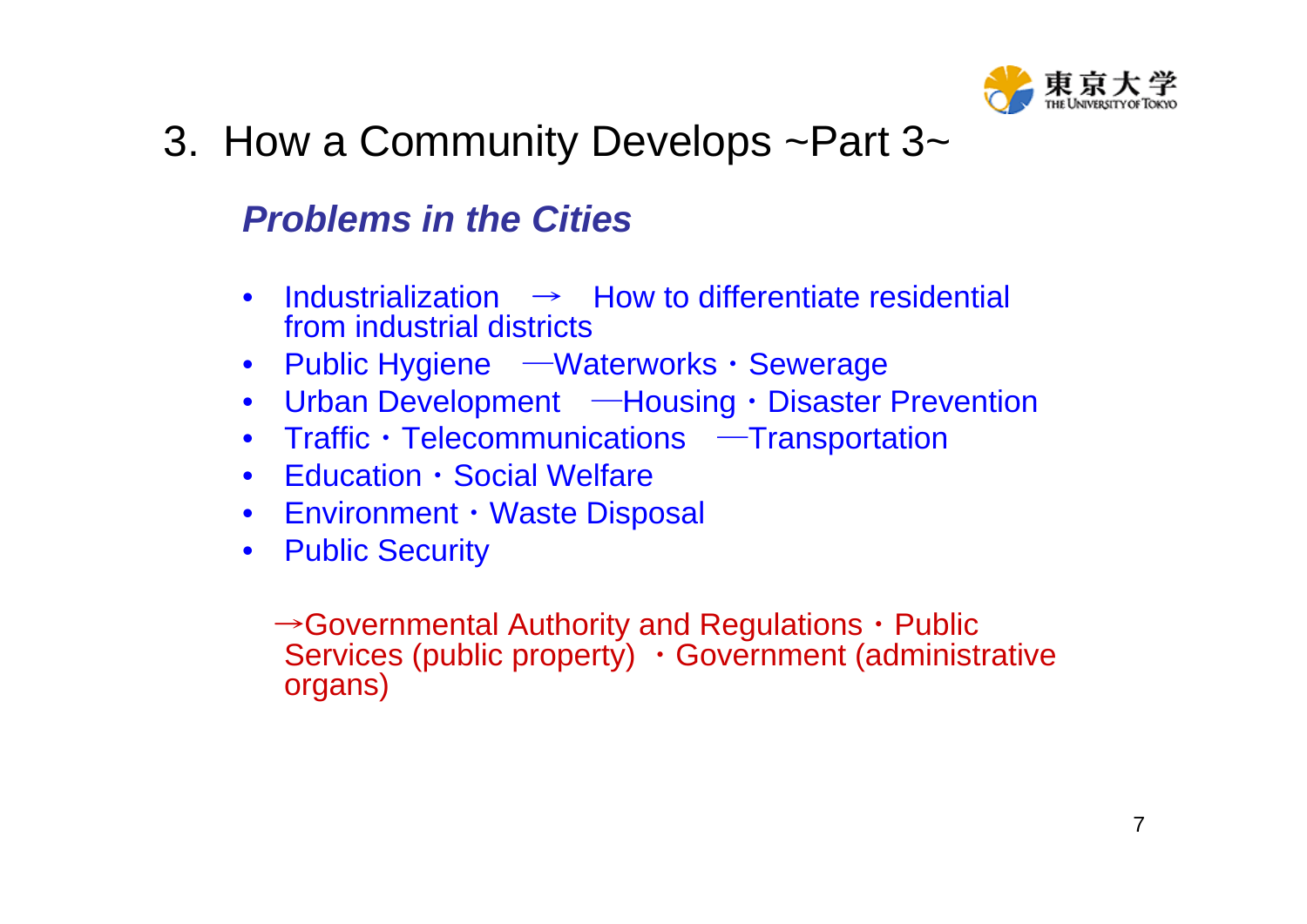

- 4. Governance and Power ~Part 1~
	- $\bullet$  **Governance: Does it mean controlling society?**
		- *Regulating the social system*
			- - Human Image: one can be a businessman,
				- fundamentally depraved or good
			- - Regulating Human Behavior: talent, money, spin control
	- $\bullet$  **Legitimacy and Public Power of Governance**
		- -- Legitimate Power (executive power) and Grounds for Legitimacy
		- -Democracy and Head of State
		- -- Role of Government (Nation and Society)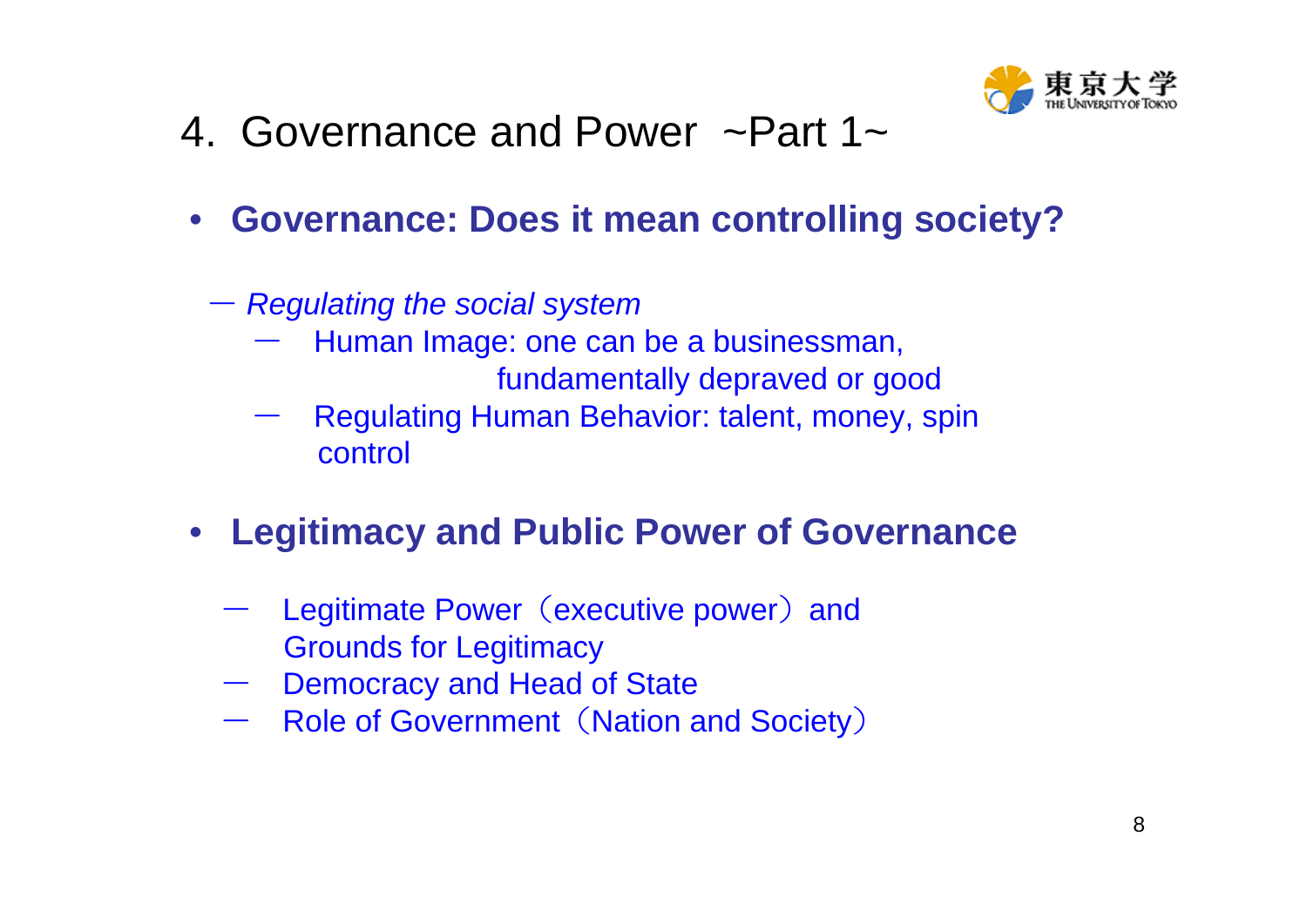

4. Governance and Power ~Part 2 ~

- **Institutionalization of Political Power**
	- Legislature and "rule of law"
	- Institutions that influence politics / Politics that argues with the institution
	- Institutions bring order and also create discrimination
- **Autonomy and Governance**
	- Independence and self-rule
	- Partial or total?
	- $\rightarrow$ Sovereign State and International Society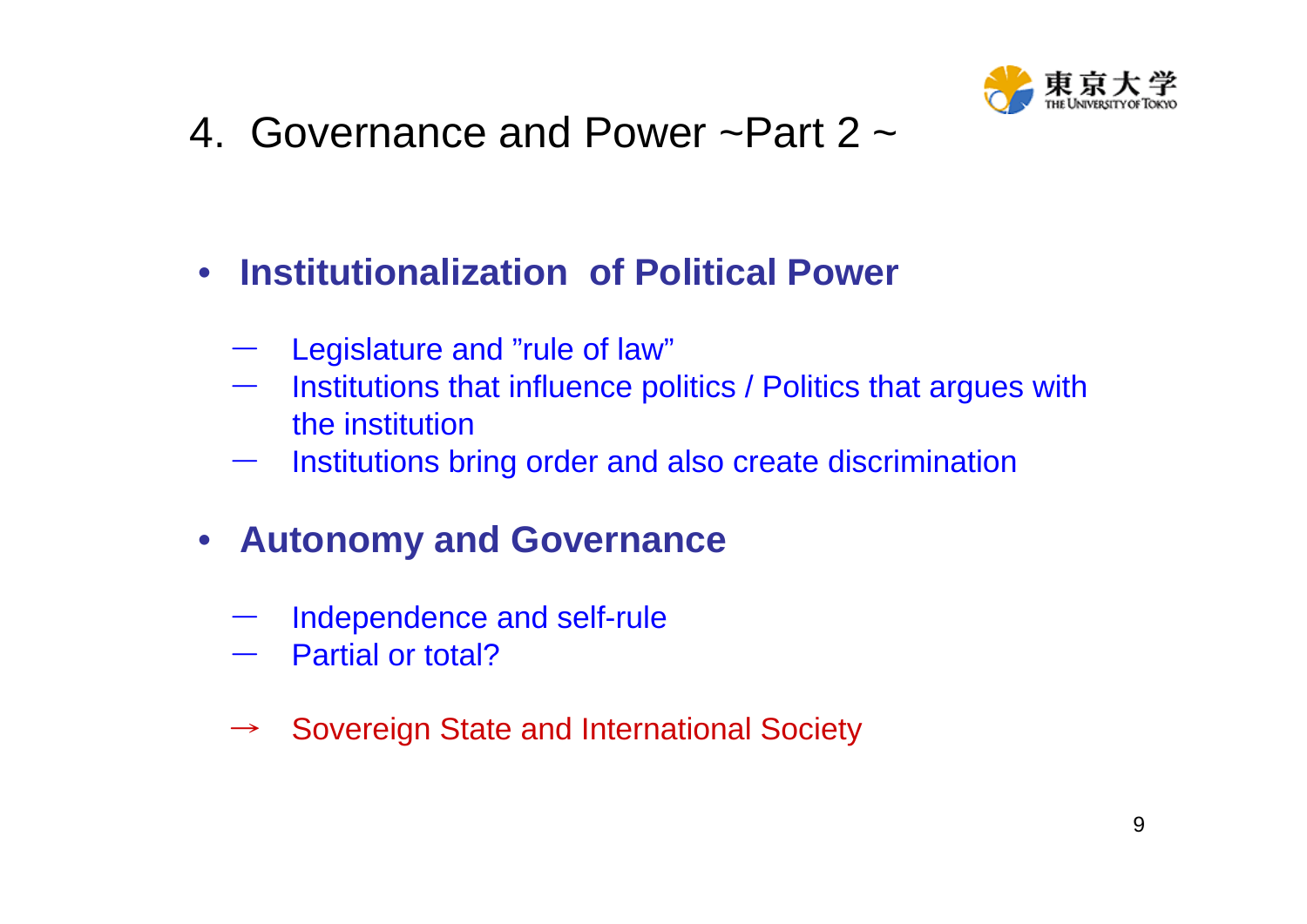5. Nation and International Society  $\sim$ Part 1 $\sim$ 



- **The two meanings of "sovereignty"** ─inside and outside of national boundaries
	- What about legal order and the national economy?

 $\rightarrow$ Is there control over national boundaries?

- **When there is no legitimate public power to maintain order** --Insecure coexistence
	- Negotiable by equitable adversaries
	- -Order by means of force
	- $\overline{\phantom{0}}$ Role of international law and organizations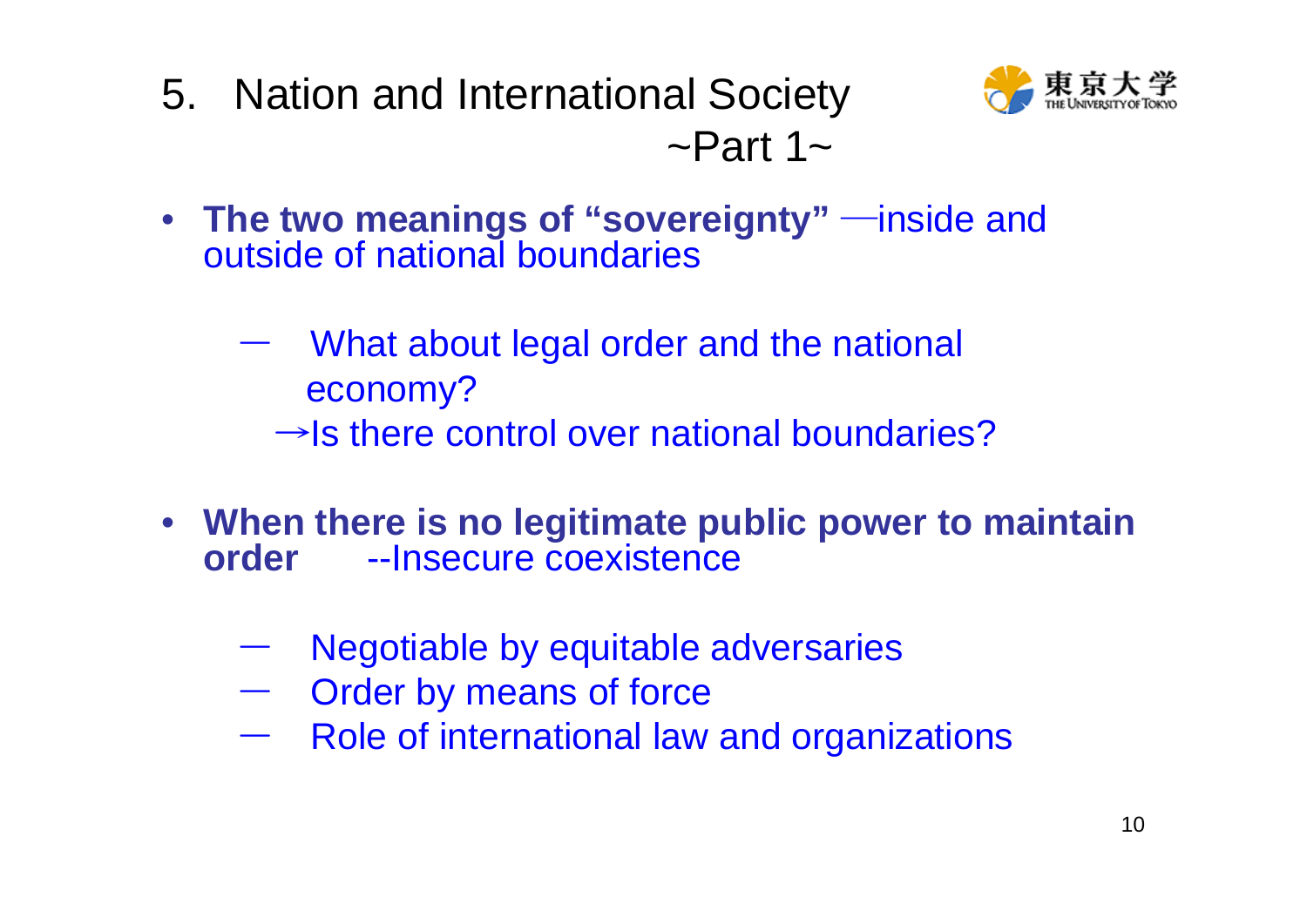

5. Nation and International Society  $\sim$ Part 2 $\sim$ 

#### • **Features of post-sovereign state era**

- Borderless economy; no more economic boundary
- There will be even more information and communications technology developed.
- What the head of state can control will be limited

#### • **In want of a new international system**

- -New trials for coexistence and symbiosis
- $-$  EU—a move from a united market to a league of nations
- $-$  FTA, APEC etc.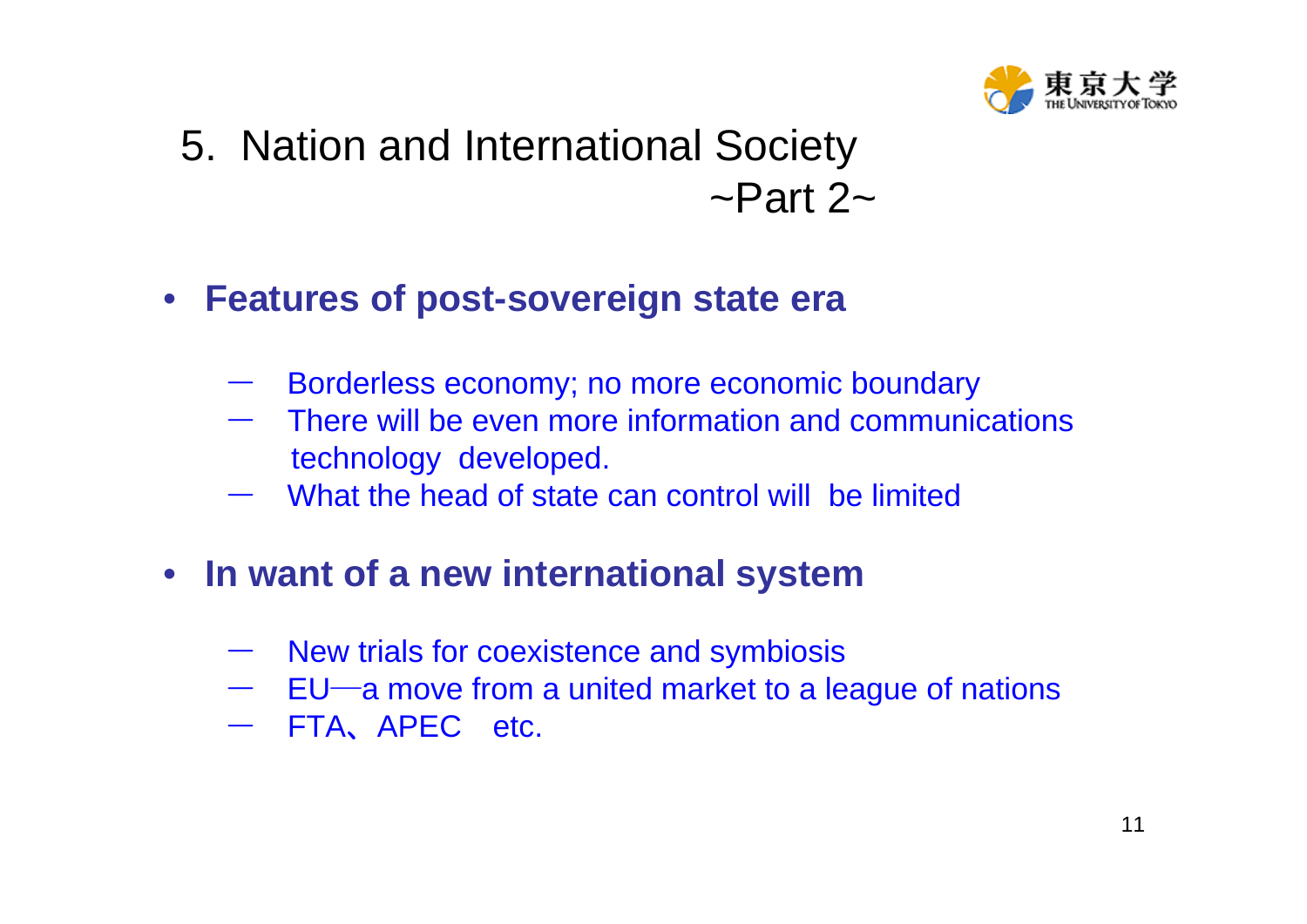

## 6. Why Study Social Science?

• What we can learn from social science:

By studying social science, we can acquire the tools and the skills necessary to understand, analyze and pose a solution for whatever event that happens in society.

"Society is created and composed by humans. Depending on how man views and understands society, the actual society does differ in no small way and does undergo further change. Thus a certain intellectual posture is required. One which constantly revisits the basics, reconsidering and scrutinizing what view and understanding is about to be communicated by humans with different types of recognition  $\cdots \cdots \cdots \cdots$  In our studies, the attitude that there is no social awareness that is ready-made is necessary. In this process, what is important is to pay special attention in scrutinizing concepts man has of his society."

(Lecture One: Takeshi Sasaki)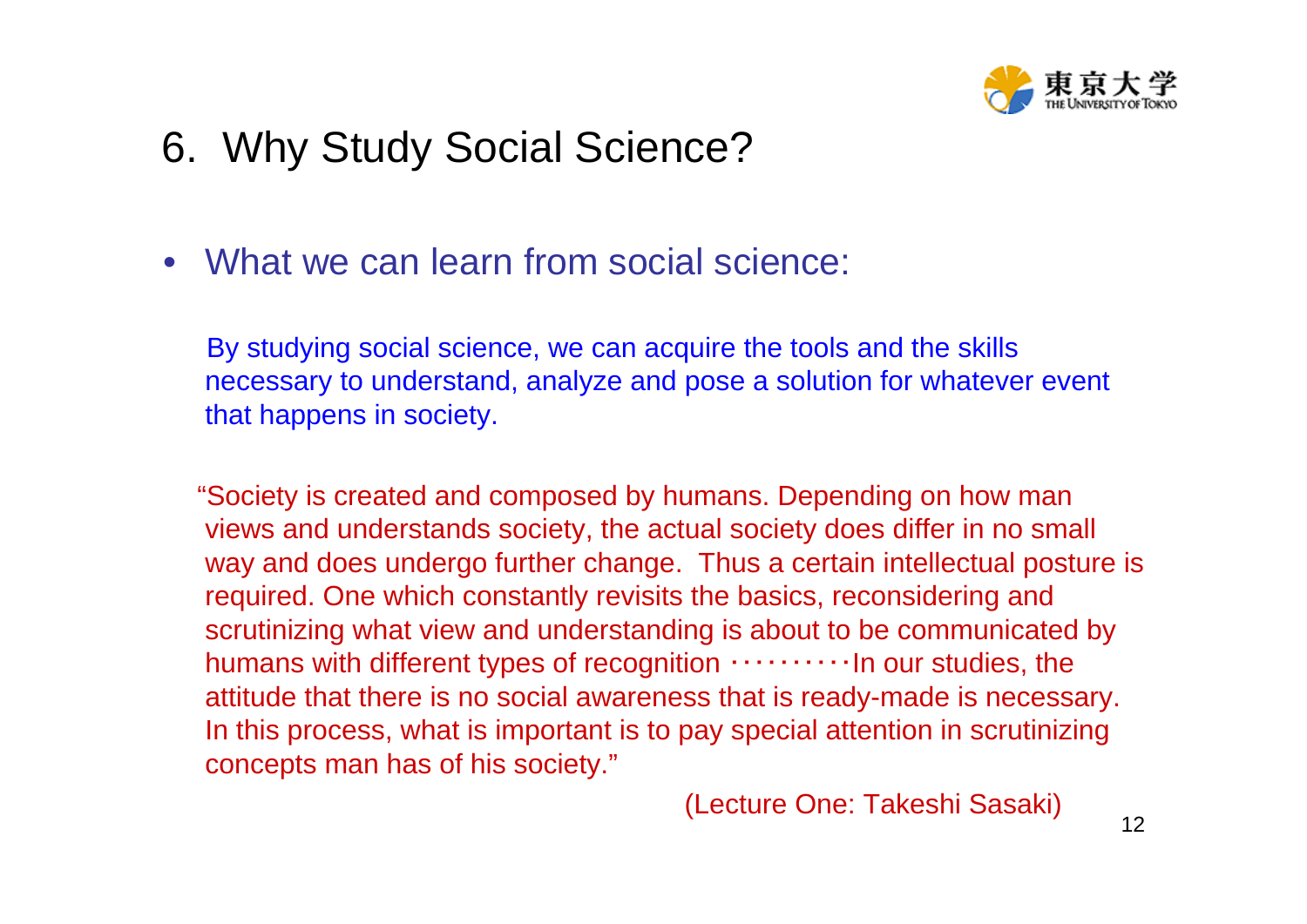

•Objectives of this Global Focus on Knowledge Lecture: "

Experience a frame of reference on actual social phenomena and get an overview of various fields of studies

• Principle: how society should be.

Democracy, freedom, human rights  $\cdots$ 

•Conceptualization of historical experiences of man.

> <del>─────</del> — Northern Chinese culture、Hindu culture・・・

• Tools and methods: to analyze present conditions and solve issues

Political power, sovereignty, market economy,

world-systems, game theory  $\cdot \cdot \cdot$